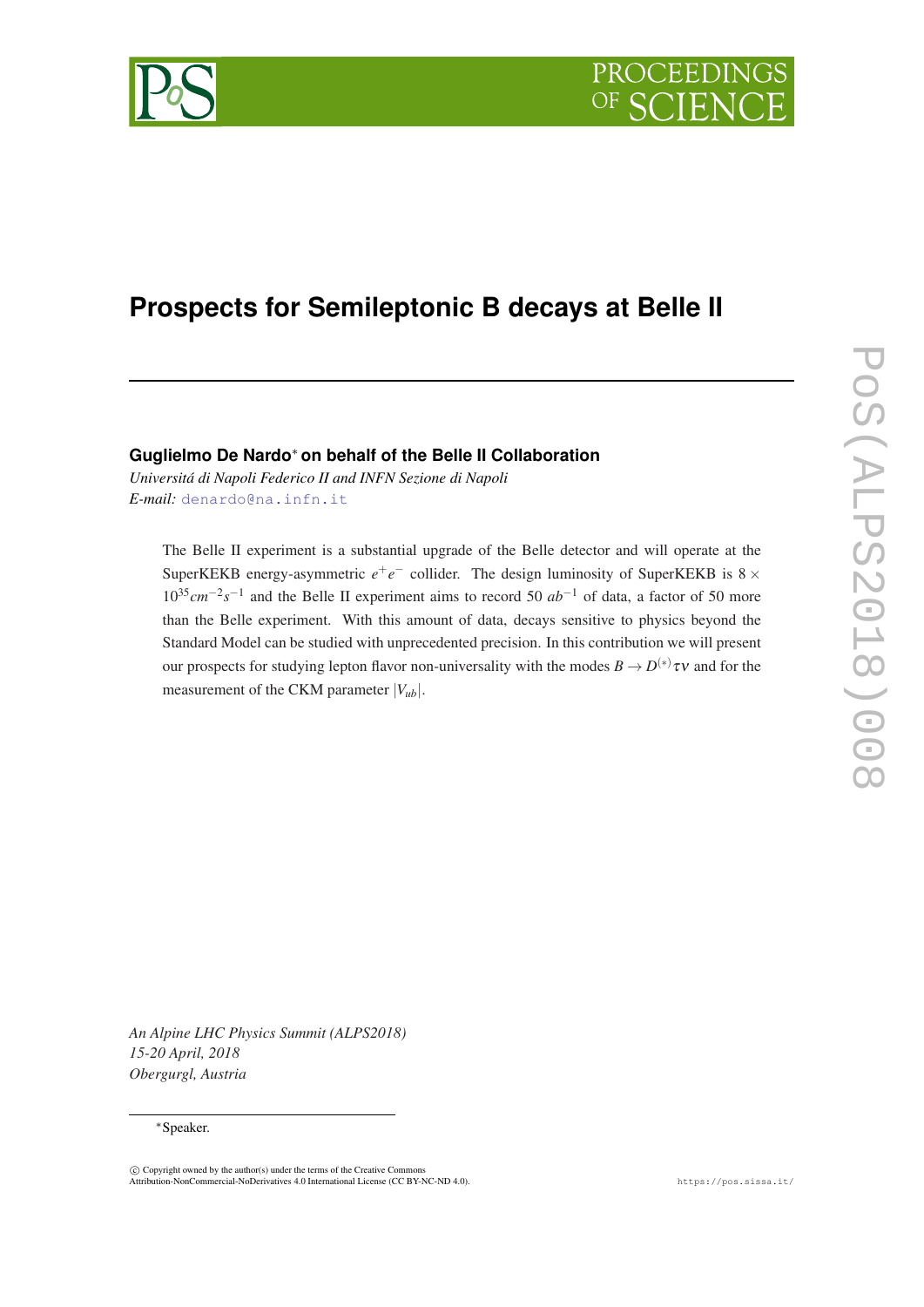#### 1. Introduction

The B-Factory experiments BaBar[\[1\]](#page-6-0) and Belle[\[2\]](#page-6-0) have performed a large number of measurements of unprecedented precision in the sector of Heavy Flavour Physics providing a stringent test of the Standard Model (SM) of weak interactions[[3](#page-6-0)]. Despite the success of the SM in describing the observed phenomenology, some measurements showed signs of remarkable tension, at the level of several standard deviations, with respect to theoretically predictions. The most significant example is the measurement of the ratio  $R(D^{(*)})$  between the semileptonic B decays  $B \to D^{(*)} \tau v$  and  $B \to D^{(*)}/V$ , where *l* are the lighter leptons, pointing to a violation of the lepton flavour universality implied by the SM. Measurements from BaBar, Belle and LHCb show a combined 4  $\sigma$  excess of signal with respect to the SM prediction. Another intriguing tension has also been observed in the determination of  $|V_{\mu b}|$  between exclusive charmless semileptonic decays and inclusive ones. In order to improve the sensitivity to Physics more fundamental than the SM, KEKB collider has been upgraded to reach an instantaneous luminosity 40 times higher, in order to collect an experimental data sample 50 times larger than the one accumulated by the Belle Experiment. The Belle detector has been upgraded to Belle II<sup>[\[4\]](#page-6-0)</sup> as well, to cope with the higher rate of events and the higher backgrounds produced by the accelerator.

#### 2. Experimental techniques

The reconstruction of semileptonic decays in electron and muon modes is experimentally complicated by the presence of a neutrino in the final state that escapes direct detection. The experimental signature is an unbalance of the total momentum and reconstructed energy, that can be mimicked by physics backgrounds with undetected particles going out of acceptance or neutral hadrons, since they are not vetoed with 100% efficiency. In the case of a  $\tau$  lepton, the situation is even worse because one or two additional neutrinos are produced in its subsequent decay.

Nevertheless, the unique experimental conditions at the  $e^+e^-$  B factories, where exactly one pair of B mesons is produced, and the fact the detector encloses the interaction region almost hermetically, permits to estimate the four-momentum of the undetected neutrinos from the mesurements of the momentum and energy of all the other particles reconstructed in the event. This procedure is commonly denoted as an untagged mesurement. In addition to the signal *B* decaying semileptonically (*Bsig*), also the other B in the event can be explicitly reconstructed in a variety of exclusive modes  $(B<sub>tag</sub>)$ , so that the entire event is reconstructed. At the cost of a reduced reconstruction efficiency, strong constraints can be put imposing balance of the reconstructed four-momentum and on the energy deposited in the electromagnetic calorimeter.

The related most discriminating observables that have been commonly used are the missing mass *Mmiss* and the residual energy deposited in the calorimeter *Eextra*. The missing mass squared is defined as  $M_{miss}^2 = (p_{e^+e^-} - p_{B_{sig}} - p_{B_{tag}})^2$ , where  $p_{e^+e^-}$  is the known 4-momentum of the colliding beams, and the  $p_{B_{sig}}$  and  $p_{B_{tag}}$  are the measured 4-momenta of the reconstructed signal and tag *B* meson, respectively. In the case of the charged lepton being an electron or a muon, only one neutrino is missing and  $M<sub>miss</sub><sup>2</sup>$  peaks at zero. In the case of semi-tauonic decays, more neutrinos escape detection and the signal populates the high mass tail of the  $M<sub>miss</sub><sup>2</sup>$ . Extra energy in the calorimeter, *Eextra*, is defined as the sum of the energy deposits in the calorimeter that have not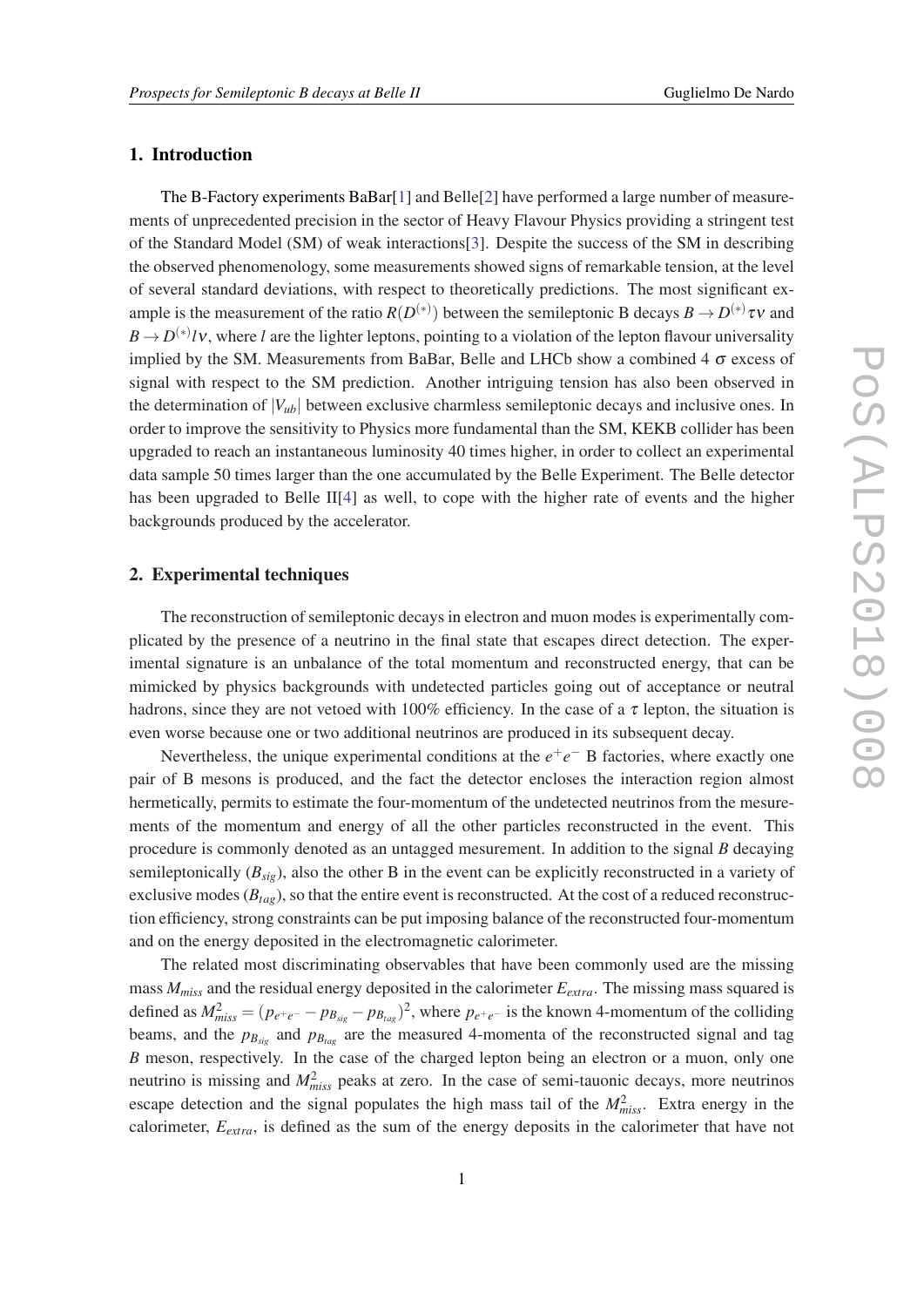|               | $5$ ab <sup>-1</sup>  | $50$ ab <sup>-1</sup> |  |  |
|---------------|-----------------------|-----------------------|--|--|
| $R_D$         | $(\pm 6.0 \pm 3.9)\%$ | $(\pm 2.0 \pm 2.5)\%$ |  |  |
| $R_{D^*}$     | $(\pm 3.0 \pm 2.5)\%$ | $(\pm 1.0 \pm 2.0)\%$ |  |  |
| $P_\tau(D^*)$ | $\pm 0.18 \pm 0.08$   | $\pm 0.06 \pm 0.04$   |  |  |

<span id="page-2-0"></span>**Table 1:** Expected precision for  $R_{D^{(*)}}$  and  $P_{\tau}(D^*)$  at Belle II, given as the relative uncertainty for  $R_{D^{(*)}}$  and absolute for  $P_{\tau}(D^*)$ . The values given are the statistical and systematic errors respectively.

been associated with the reconstructed decay products of the  $B_{tag}$  or the  $B_{sig}$ . For signal events, where the full event is exclusively reconstructed,  $E_{extra}$  is expected to be zero or very small because of contributions from beam background hits and split-offs from imperfect reconstruction of either the tag or the signal side. On the contrary, most of the background events are distributed toward higher  $E_{extra}$  due to the contribution from additional clusters, produced by unassigned tracks and neutrals from the mis-reconstructed tag and/or signal *B* mesons. Past measurements from BaBar and Belle have been performed using three different experimental techniques, differing in the way the tag  $B$  is reconstructed. In untagged analyses, the missing energy and momentum of the whole event are used to determine the 4-momentum of the missing neutrino from the signal semileptonic decay. Measurements where the tag *B* meson is reconstructed in a large variety of decays modes are commonly denoted as tagged measurements. Semileptonic tagging involves partial reconstruction of a  $B_{tag} \to D^{(*)}\ell v_{\ell}$  decay as the tagging mode. In this case, two neutrinos are present in the event and the 4-momentum of the *Bsig* cannot be fully constrained. In full reconstruction tagging, a hadronically decaying *Btag* meson is reconstructed. In Belle II, the reconstruction of the tag *B* has been further improved for an higher reconstruction efficiency with same level of purity using machine learning techniques<sup>[[5](#page-6-0)]</sup>.

## 3. Semitauonic decays

The decay  $B \to D^{(*)}\tau v$  is described in the SM with  $b \to c\tau v$  tree-level transitions mediated by a virtual *W* boson, exactly like in the electron and muon case. Therefore, the ratios of the tauonic branching fraction with respect to the lighter leptons

$$
R_{D^{(*)}} = \frac{\text{Br}(B \to D^{(*)}\tau \nu_{\tau})}{\text{Br}(B \to D^{(*)}\ell \nu_{\ell})},\tag{3.1}
$$

are observables independent from  $|V_{cb}|$  and sensitive to new physics (NP) contributions that violate the Lepton Flavour Universality implied by the SM, since theoretical uncertainties in form factors largely cancel out. These ratios have been measured by BaBar [\[6\]\[7](#page-6-0)], Belle [[8](#page-6-0)][[9](#page-6-0)] and LHCb [[10\]](#page-7-0). The combination of the measurements is in excess with respect to the SM expectation at the level of  $4\sigma$ .

Among the various Belle and BaBar analyses the ones in which the  $\tau$  is identified by its leptonic decay modes provide the smallest uncertainties because they have better background rejection power. The most dangerous background originate from  $B \to D^{**}\ell\nu_\ell$ , where  $D^{**}$  mesons are excited charmed mesons higher than the  $D^*(2010)$  that can be mis-reconstructed as signal once the pions (mainly  $\pi^{0,s}$ ) from  $D^{**}$  decay are missed. The correct estimation of the  $B \to D^{**}\ell\nu_{\ell}$  background yield and minimisation of its systematic uncertainty is a critical aspect. Therefore, it is of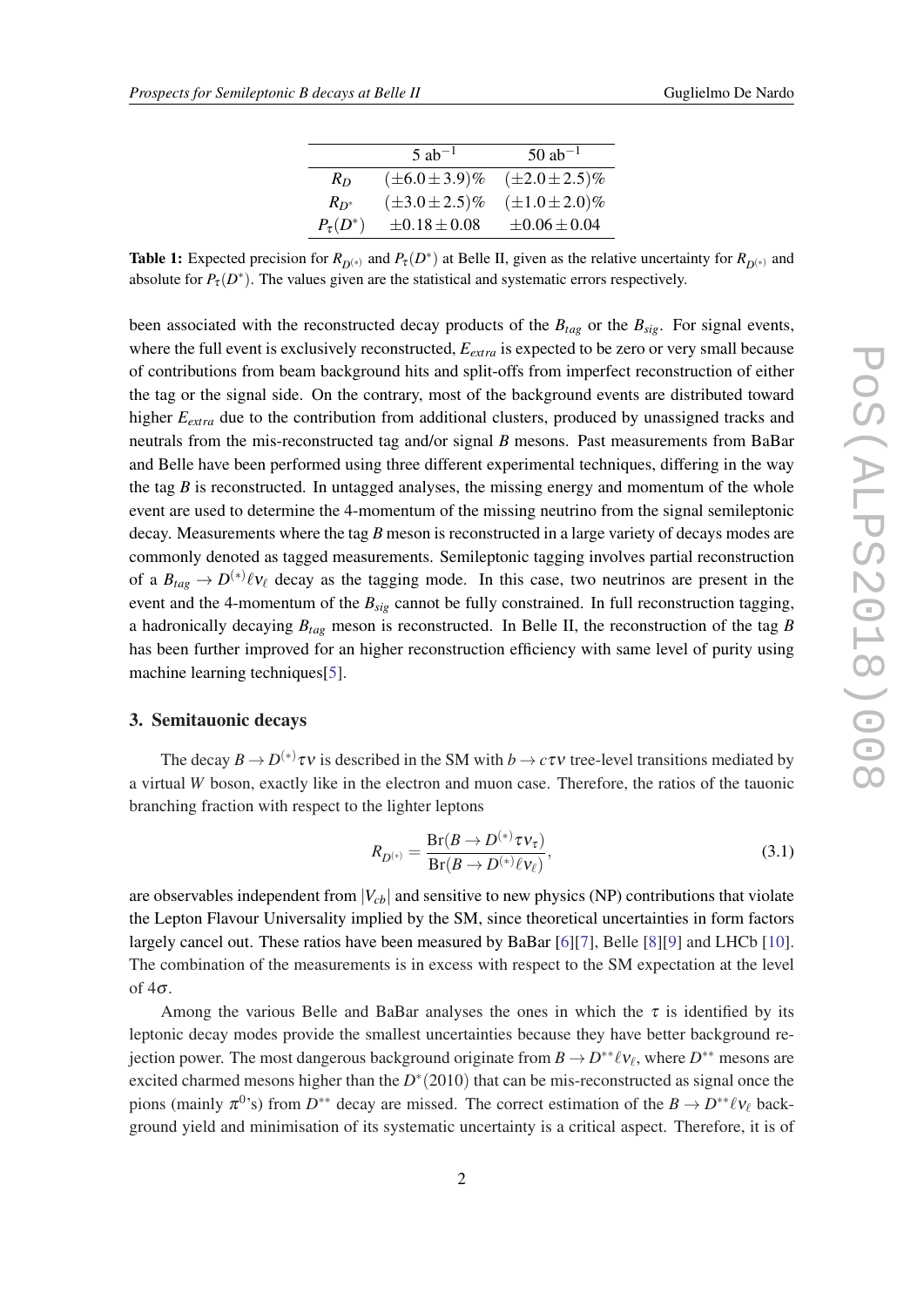paramount importance at Belle II to perform the support measurements of  $B \to D^{**}\ell\nu_\ell$  branching ratios to control the systematic effect of those background processes.

In addition to branching fractions ratios  $R(D^{(*)})$ , the polarisations of the  $\tau$  lepton and the  $D^*$ meson and the  $q^2$  distribution are also sensitive to NP contributions and help to discriminate among NP models.

The polarizations are defined by

$$
P_{\tau}(D^{(*)}) = \frac{\Gamma^{+} - \Gamma^{-}}{\Gamma^{+} + \Gamma^{-}},
$$
\n(3.2)

$$
P_{D^*} = \frac{\Gamma_L}{\Gamma_L + \Gamma_T},\tag{3.3}
$$

where  $\Gamma^{+(-)}$  and  $\Gamma_{L(T)}$  are the decay rate with the  $\tau$  helicity  $+1/2$  (-1/2) and that with the longitudinally (transversely) polarised *D*<sup>∗</sup>, respectively. Belle II should also be able to perform precise differential measurements in  $q^2$ , and is expected to have some sensitivity to measure the decay angles  $(\theta_\ell, \theta_V, \chi)$  as it was already performed for  $B \to D^{(*)} \ell \nu$  decays at Belle and BaBar.

The hadronic  $\tau$  decay modes  $\tau^- \to h^-v_\tau$ , with  $h^- = \pi^-$ ,  $\rho^-$  have been used in a recent Belle analysis of  $B \to D^* \tau v_{\tau}$  [\[11](#page-7-0)] to add a statistically independent measurement of  $R(D^*)$  and to measure the polarization  $P_{\tau}(D^*)$ , exploiting the kinematics of two-body  $\tau$  decays. The signal is fitted following the same approach of the hadronic-tag analysis with  $\tau^- \to \ell^- \bar{\nu}_{\ell} \nu_{\tau}$ , using  $M^2_{miss}$ and  $E_{extra}$  to extract the  $B \to D^* \ell \nu_\ell$  and the  $B \to D^* \tau \nu_\tau$  yields. However, in this case, the most important background originates from hadronic decays  $B \to D^*\pi^+X$ , where *X* consists of one or more unreconstructed  $\pi^0$ ,  $\eta$ ,  $\gamma$  or pairs of charged particles. Since uncertainties in branching fractions of the exclusive hadronic *B* decay modes introduce sizeable systematic uncertainty, an extensive set of measurements at Belle II of those modes is highly desirable.

Table [1](#page-2-0) shows projections of the precision on  $R_{D^{(*)}}$  and  $P_{\tau}(D^*)$  for 5  $ab^{-1}$  and the full data set of 50 *ab*−<sup>1</sup> , based on the current results from Belle and the expected statistical and experimental improvements at Belle II. As shown in Figure [1](#page-4-0), where the expected precisions at Belle II are compared to the current results and SM expectations, the experimental uncertainty will be at the same level of the present theoretical one. Precise measurements of polarisation  $P_\tau(D^*)$ , and decay differentials of kinematical observables at Belle II will allow to test NP scenarios. Figure [2](#page-4-0) demonstrates the statistical precision of the  $q^2$  measurement with 50 ab<sup>-1</sup> data based on a toy-MC study with the hadron tag analysis.

## 4. Determination of  $|V_{ub}|$

The aim for Belle II is to reach one percent-level determinations of  $|V_{ub}|$  measuring the branching ratios of several exclusive charmless modes  $B \to h\ell v$ , where *h* is a light hadron, and the inclusive rate to charmless semileptonic final state  $B \to X_u \ell v$ , where  $X_u$  is an hadronic system originated from the u quark hadronization.

Among the exclusive modes, the most precise determinations of  $|V_{ub}|$  have been obtained from the (untagged) analysis of the  $B \to \pi \ell \nu$ , by BaBar [\[12](#page-7-0)] and Belle [[13\]](#page-7-0). The expected increase of almost two order of magnitude of more data from Belle II will allow precise tests of the lattice-QCD predictions for the  $q^2$  dependence. If the efficiency corrected experimental  $q^2$  shape will be in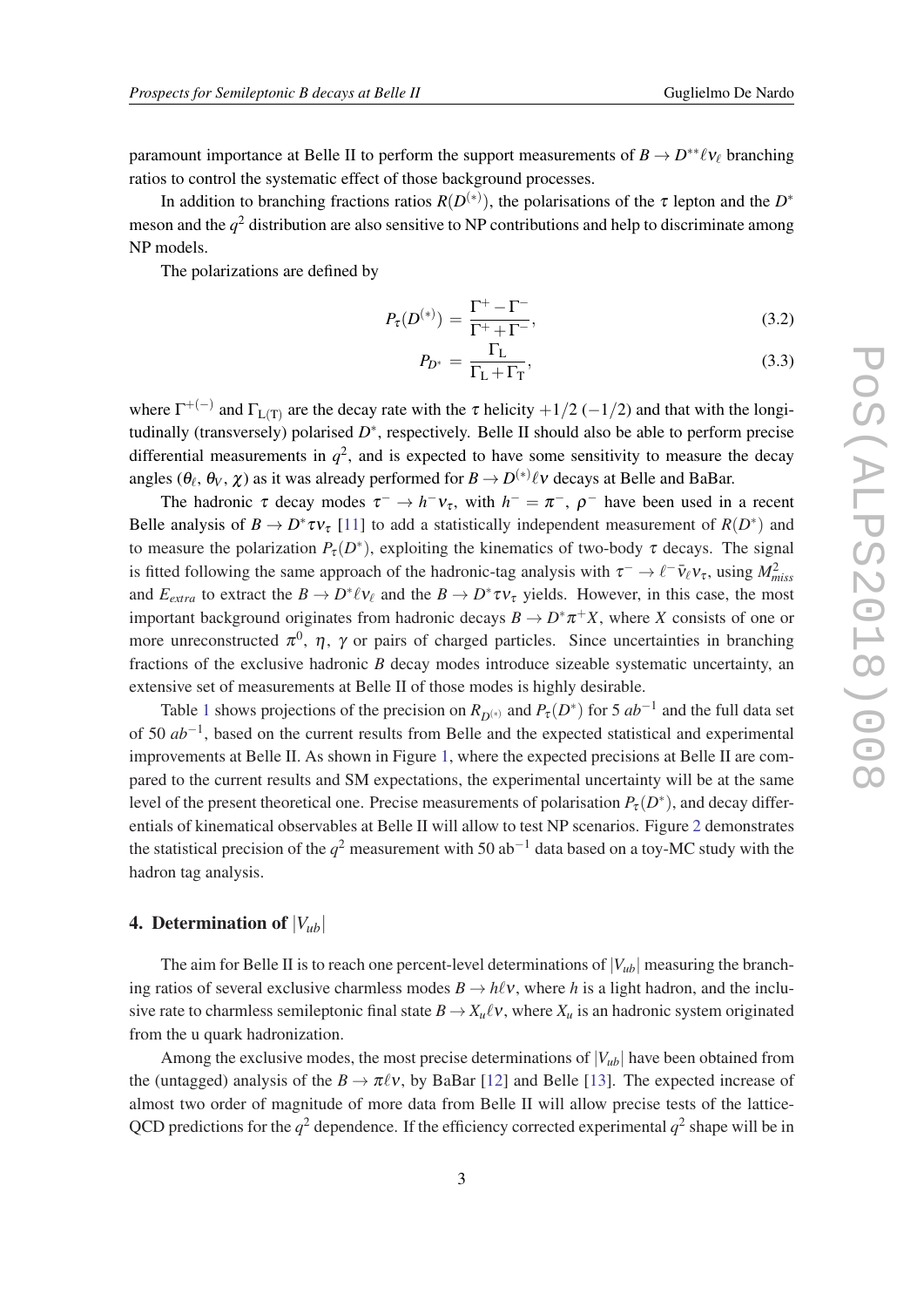

<span id="page-4-0"></span>

Figure 1: Expected Belle II constraints on the  $R_{D^*}$  vs  $R_D$  plane (left) and the  $P_\tau(D^*)$  vs  $R_{D^*}$  plane (right) compared to existing experimental constraints from Belle. The SM predictions are indicated by the black points with theoretical error bars. In the right panel, the NP scenarios "Scalar", "Vector" and "Tensor" assume contributions from the operators  $\mathcal{O}_{S_1}$ ,  $\mathcal{O}_{V_1}$  and  $O_T$ , respectively.



**Figure 2:** On the left is the  $B \to D\tau v$   $q^2$  distribution in the hadronic tag analysis and  $\tau^- \to \ell^- \bar{v}_{\ell} v_{\tau}$  with the full Belle data sample [\[8](#page-6-0)]. On the right is the projection to the 50 ab<sup>-1</sup> of the Belle II data. In both panels, the solid histograms show the predicted distribution shape with the 2HDM of type II at tan  $\beta/m_{H^{\pm}} =$  $0.5 \, (\text{GeV}/c^2)^{-1}$ . In the right panel, pseudo-data are shown based on the SM hypothesis.

agreement with lattice QCD predictions, experimental data will be fitted to extract  $|V_{ub}|$ . Figure [3](#page-5-0) shows the projections to Belle II of  $V_{ub}$  uncertainty to various integrated luminosity values. Figure [4](#page-5-0) shows the expected *q* <sup>2</sup> distribution with 5*ab*−<sup>1</sup> of Belle II data.

Measurements of decay rates of exclusive  $B \to h\ell\nu_{\ell}$  decays, where *h* denotes a light meson containing a *u* quark, such as  $\pi$ ,  $\rho$ ,  $\omega$ ,  $\eta$ <sup>(')</sup>, etc., and  $\ell$  an electron or muon, have been performed in the past using both the tagged and untagged approaches obtaing results of similar precision. The huge increase in statistics of Belle II will allow more detailed studies, including the  $q^2$  spectrum, helicity angle analysis. Together with improvement of the Lattice-QCD calculations it will contribute to better understanding of the composition of the  $b \rightarrow u$  spectrum and, consequently, reducing model dependence in the  $|V_{ub}|$  measurement with inclusive analysis.

The theoretical prediction of the total inclusive semileptonic decay rate to charmless final states is obtained by an operator product expansion. The experimental determination is challenging due to the overwhelming background from charmed semileptonic final states  $B \to X_c \ell v$ . Suppression of this background requires selecting regions of phase space where the signal is enhanced with respect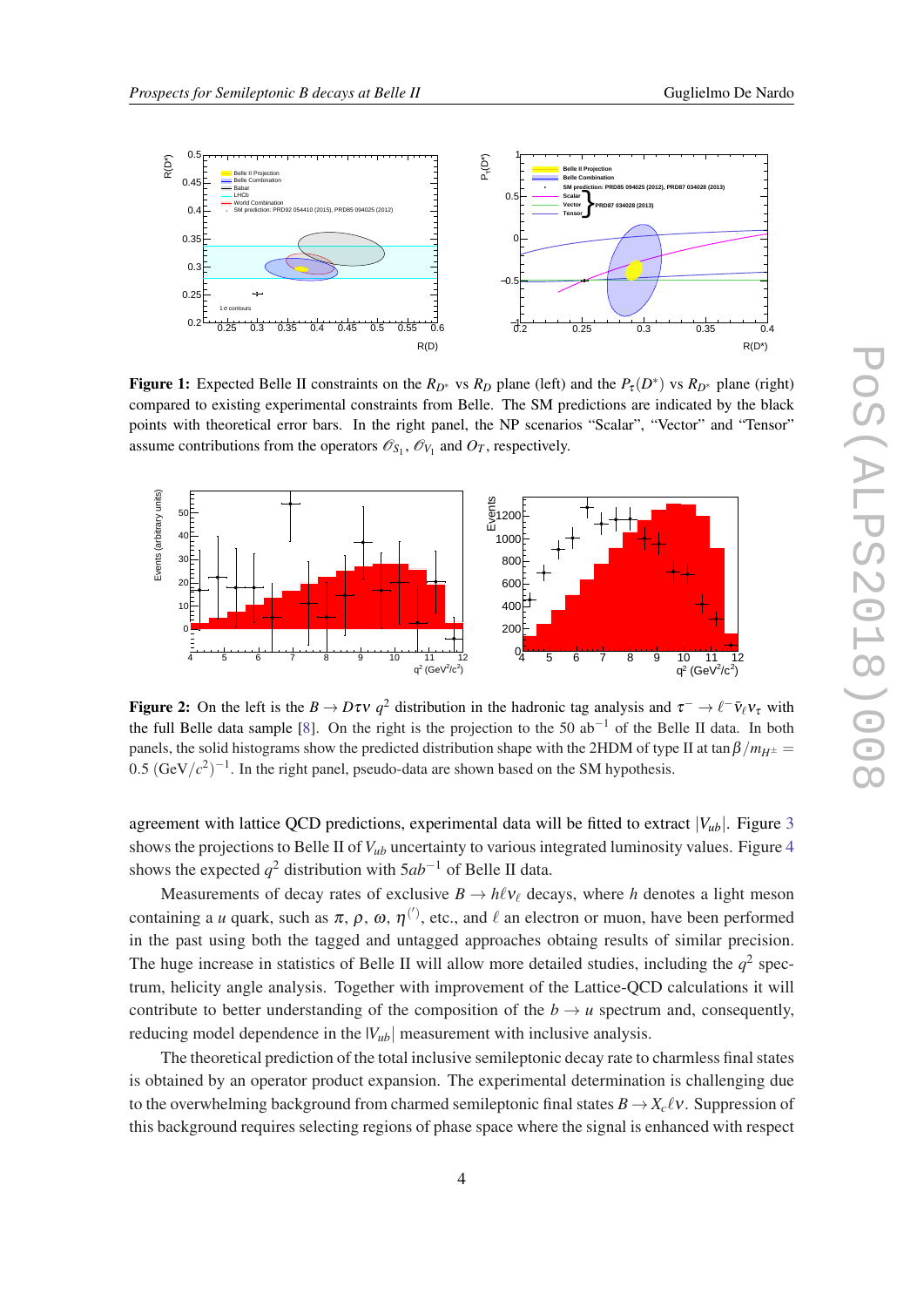<span id="page-5-0"></span>

Figure 3: Projections of  $V_{ub}$  uncertainty to various luminosity values and lattice-QCD error hypothesis for  $B \to \pi \ell \nu$  tagged and untagged modes.



Figure 4: Model independent fits to  $q^2$  distribution of  $B \to \pi \ell \nu$  tagged and untagged with  $5ab^{-1}$  data samples, and lattice-QCD error forecasts in 5 years.

to the background, making the extrapolation to the full phase space sensitive to non-perturbative contributions. The most precise measurement from BaBar [\[14](#page-7-0)] and Belle [[15\]](#page-7-0) uses hadronic tagging and the most inclusive selection requirements. Model dependence is also expected to come from the modelling of the exclusive states composition in  $B \to X_u \ell v$  in the efficiency estimation using Monte Carlo simulation. The increase of statistics of Belle II will allow to improve the statistical uncertainty of the measurement and to reduce the systematic uncertainties with supporting measurements able to to constrain the effects described above.

A summary comparing present uncertainties on  $|V_{ub}|$  measurements with projections at Belle II is shown in Table [2](#page-6-0) for exclusive (both tagged and untagged) and inclusive analyses.

#### 5. Conclusions

Prospects are good for improvements to  $|V_{ub}|$ , with both inclusive and exclusive approaches, thanks to more data and better reconstruction performance at Belle II. An high priority goal of Belle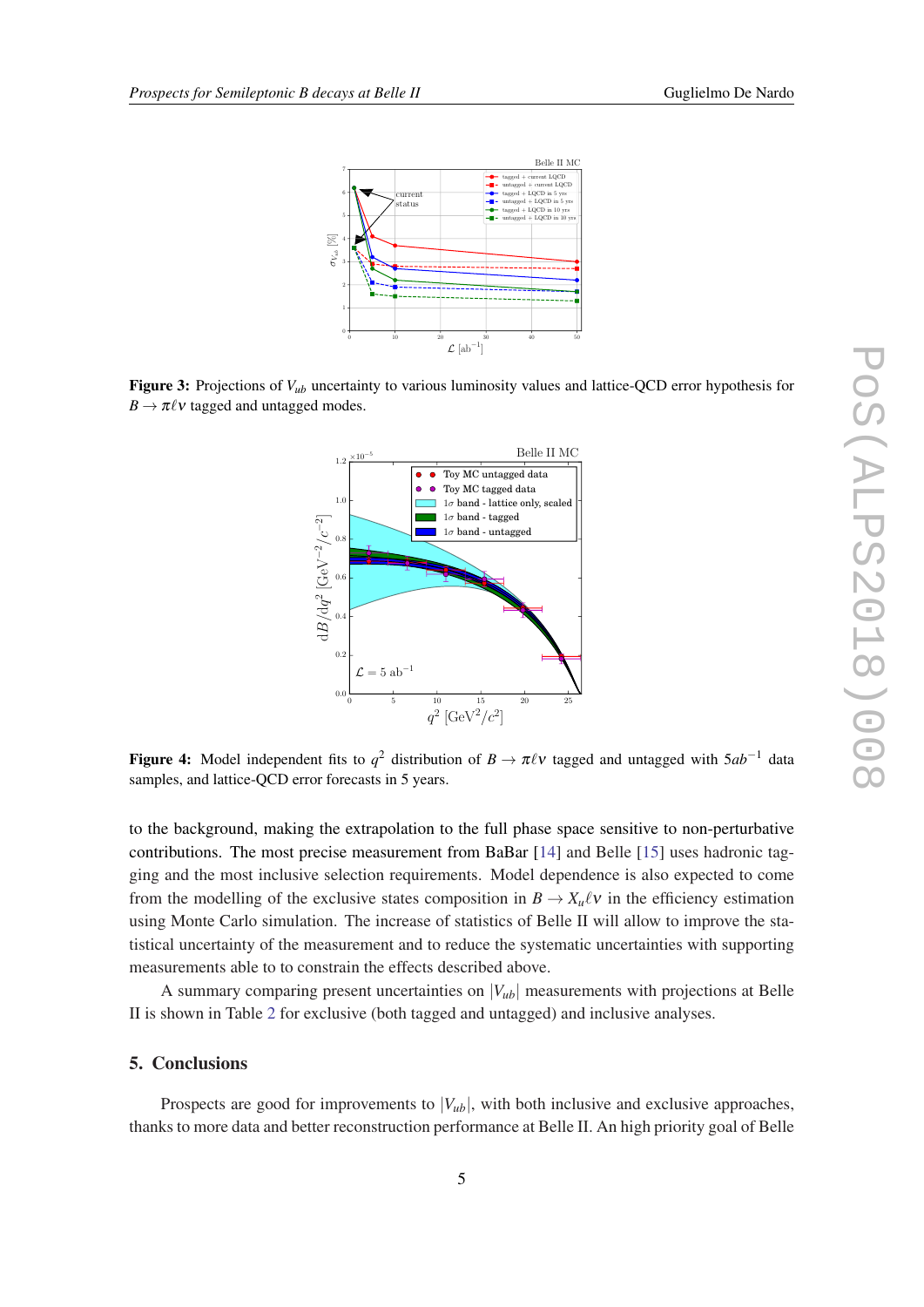<span id="page-6-0"></span>

|                                           | Statistical | Systematic               | Total Exp | Theory      | Total       |
|-------------------------------------------|-------------|--------------------------|-----------|-------------|-------------|
|                                           |             | (reducible, irreducible) |           |             |             |
| $ V_{ub} $ exclusive (had. tagged)        |             |                          |           |             |             |
| $711 fb^{-1}$                             | 3.0         | (2.3, 1.0)               | 3.8       | 7.0         | 8.0         |
| $5$ ab <sup>-1</sup>                      | 1.1         | (0.9, 1.0)               | 1.8       | 1.7         | 3.2         |
| $50$ ab <sup>-1</sup>                     | 0.4         | (0.3, 1.0)               | 1.2       | 0.9         | 1.7         |
| $ V_{ub} $ exclusive (untagged)           |             |                          |           |             |             |
| $605$ fb <sup>-1</sup>                    | 1.4         | (2.1, 0.8)               | 2.7       | 7.0         | 7.5         |
| $5$ ab <sup>-1</sup>                      | 1.0         | (0.8, 0.8)               | 1.2       | 1.7         | 2.1         |
| $50$ ab <sup>-1</sup>                     | 0.3         | (0.3, 0.8)               | 0.9       | 0.9         | 1.3         |
| $ V_{ub} $ inclusive                      |             |                          |           |             |             |
| $605$ fb <sup>-1</sup> (old <i>B</i> tag) | 4.5         | (3.7, 1.6)               | 6.0       | $2.5 - 4.5$ | $6.5 - 7.5$ |
| $5$ ab <sup>-1</sup>                      | 1.1         | (1.3, 1.6)               | 2.3       | $2.5 - 4.5$ | $3.4 - 5.1$ |
| $50$ ab <sup>-1</sup>                     | 0.4         | (0.4, 1.6)               | 1.7       | $2.5 - 4.5$ | $3.0 - 4.8$ |

Table 2: Expected errors in  $|V_{ub}|$  measurements with the Belle full data sample, 5 ab<sup>-1</sup> and 50 ab<sup>-1</sup> Belle II data. We use the lattice-QCD projected precision for the future data sets.

II will be to resolve the persistent tension between the exclusive and the inclusive determinations. Current measured anomalies in semi-tauonic modes can be confirmed after only 5  $ab^{-1}$  of data. Critical to this goal is a precise determination from data of the  $B \to D^{**}\ell\nu$  background contribution. Differential spectra will be measured with great precision, allowing to distinguish between different NP models.

### References

- [1] B. Aubert et al. (BaBar Collaboration), *The BABAR Detector*, *Nucl. Instrum. Meth.* A 479, 1 (2002) .
- [2] A. Abashian et al. (Belle Collaboration), *The Belle Detector*, *Nucl. Instrum. Meth.* A 479, 117 (2002).
- [3] A. J. Bevan, B. Golob, et al., *The Physics of B Factories*, *Eur. Phys. J.* C 74 (2014) 3026 [arXiv:1406.6311].
- [4] T. Abe et al., *Belle II Technical Design Report*, arXiv:1011.0352.
- [5] T. Keck et al., *The Full Event Interpretation An exclusive tagging algorithm for the Belle II experiment*, airXiv:1807.08680.
- [6] J. P. Lees et al. (BaBar Collaboration), *Phys. Rev. Lett.* 109, 101802 (2012) [arXiv:1205.5442].
- [7] J. P. Lees et al. (BaBar Collaboration), *Measurement of an Excess of B*  $\rightarrow$  *D*<sup>(\*)</sup> *τv Decays and Implications for Charged Higgs Bosons*, *Phys. Rev.* D 88, 072012 (2013) [arXiv:1303.0571].
- [8] M. Huschle et al. (Belle Collaboration), *Measurement of the branching ratio of B* → *D* ∗ τν *relative to*  $B \to D^* \ell \nu$  *decays with hadronic tagging at Belle, Phys. Rev.* D **92**, 072014 (2015) [arXiv:1507.03233].
- [9] Y.Sato et al. (Belle Collaboration), *Measurement of the branching ratio of B* → *D* ∗ τν *relative to B* → *D*<sup>\*</sup>  $\ell$ v *decays with a semileptonic tagging method, Phys. Rev.* D **94**, 072007 (2016) [arXiv:1607.07923].